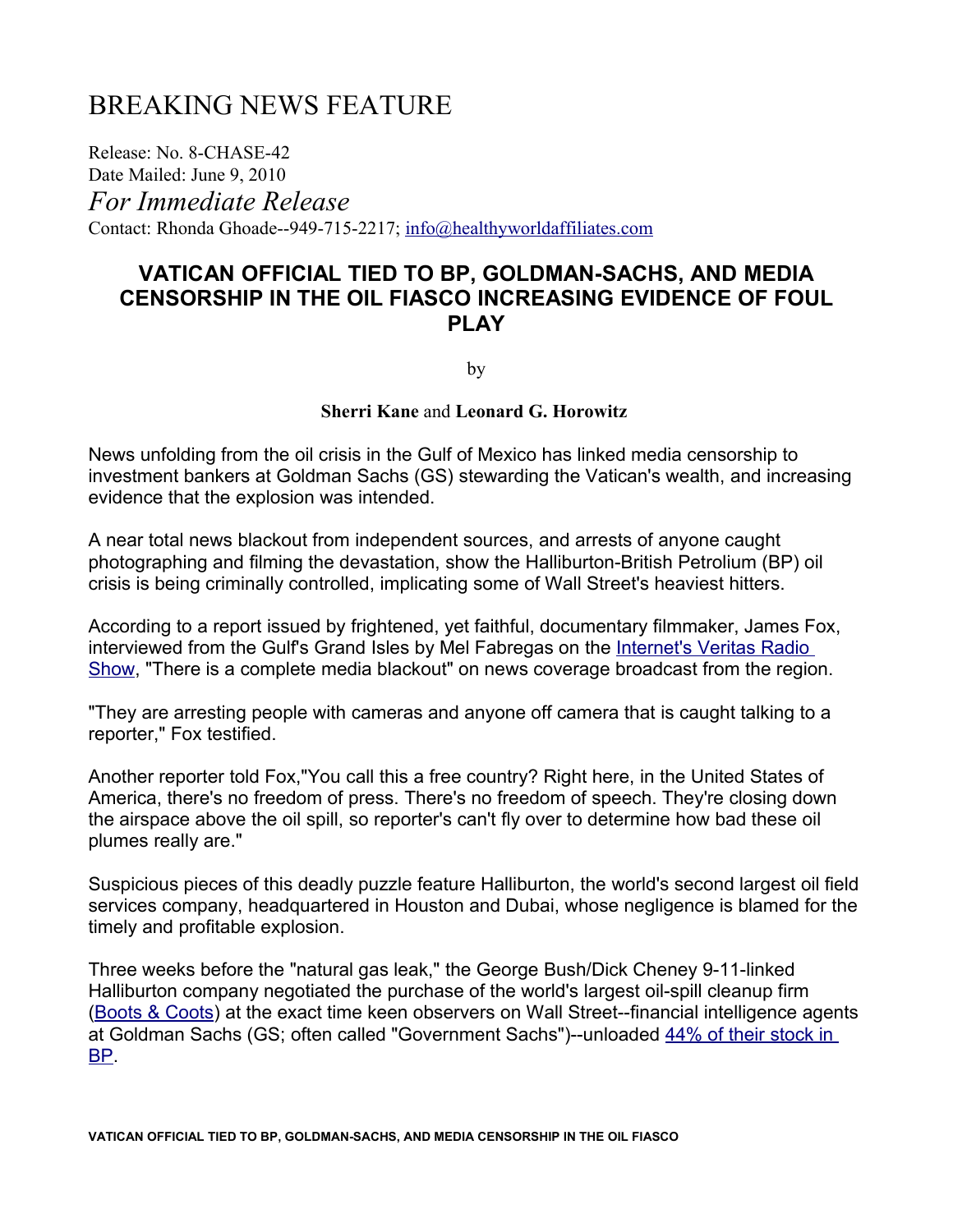These facts parallel the shorting of airline stocks by those in the know prior to the World Trade Center (WTC) 9-11 attacks that [new scientific evidence](http://www.bentham-open.org/pages/content.php?TOCPJ/2009/00000002/00000001/7TOCPJ.SGM) proves were followed by building demolitions, given the red thermite incendiary powder found everywhere around ground zero.

The WTC lessor, Larry Silverstein, partnered with Lloyd Blankfein of GS in the little known [Partnership for New York City \(PFNYC\),](http://www.pfnyc.org/) took out a General Electric insurance policy just six weeks before the attacks. PFNYC "partners," in charge of assessing financial damages to NYC, and reconstruction plans for the WTC, obviously "veered" insurance payoffs and additional private equity investments to Las Vegas for the construction of the 9-11 memorial- speciously called the "Veer Towers" in the "New World Center." (Watch *[PHARMAWHORES](http://www.pharmawhores.com/)*, the movie; 1-888-508-4787.)

Blankfein, the PFNYC Co-Chairman and GS CEO, was barraged with indictments and rising media infamy regarding Goverment Sachs's conflicting interests effectively demolishing the US economy through the "shorting" of the housing industry--scrutiny suspended by Halliburton's oil rig synchronously exploding most profitably for GS and its CEO.

GS is covertly invested in the Bush-Cheney-linked Halliburton Company [according to veteran](http://http//www.centermovement.org/topics-issues/economy/financial-crisis-regulation/is-goldman-sachs-the-new-halliburton-revolving-doors-and-conflicts-of-interest/) [observers.](http://http//www.centermovement.org/topics-issues/economy/financial-crisis-regulation/is-goldman-sachs-the-new-halliburton-revolving-doors-and-conflicts-of-interest/) GS and Halliburton both had massive financial incentives to cause the profitable explosions--the three 9-11 WTC building demolitions, and the most recent "accident" in the Gulf.

The media's gross neglect of the full extent of the crisis obviously supports GS's damage control and incriminating connections. These include Blankfein's PFNYC Co-Chairman, Rupert Murdoch, and their pernicious influence over the major networks and the PFNYC--the world's leading petrochemical-pharmaceutical-biotechnology consortium profiting from death, disease, and environmental destruction. This unholy alliance best explains the media's aversion to responsible reporting in the Gulf and elsewhere.

Besides Blankfein and Government Sachs backing stock in both BP and Halliburton, another red oil-drenched herring is [Peter D. Sutherland-](http://en.wikipedia.org/wiki/Peter_Sutherland)-the outgoing Chairman of BP is also the current Non-Executive Chairman of Goldman Sachs International.

**The scariest part of this whole story is that Mr. Sutherland, the man standing with one foot in GS, and the other on the burning Halliburton-BP oil rig, is the Consultor of the Extraordinary Section of the Administration of the Patrimony of the Apostolic See. In other words, Sutherland is the chief financial adviser to the Pope.**

In 2010, Mr. Sutherland finished a 13-year stint as Chairman of BP, Europe's largest oil company. A former Attorney General of Ireland, he is President of the Federal Trust for Education and Research, a British think tank whose efforts might better be called corporatist indoctrination than trustworthy "education." He is Chairman of The Ireland Fund of Great Britain, and a member of the advisory council of Business for New Europe--a pro-New-World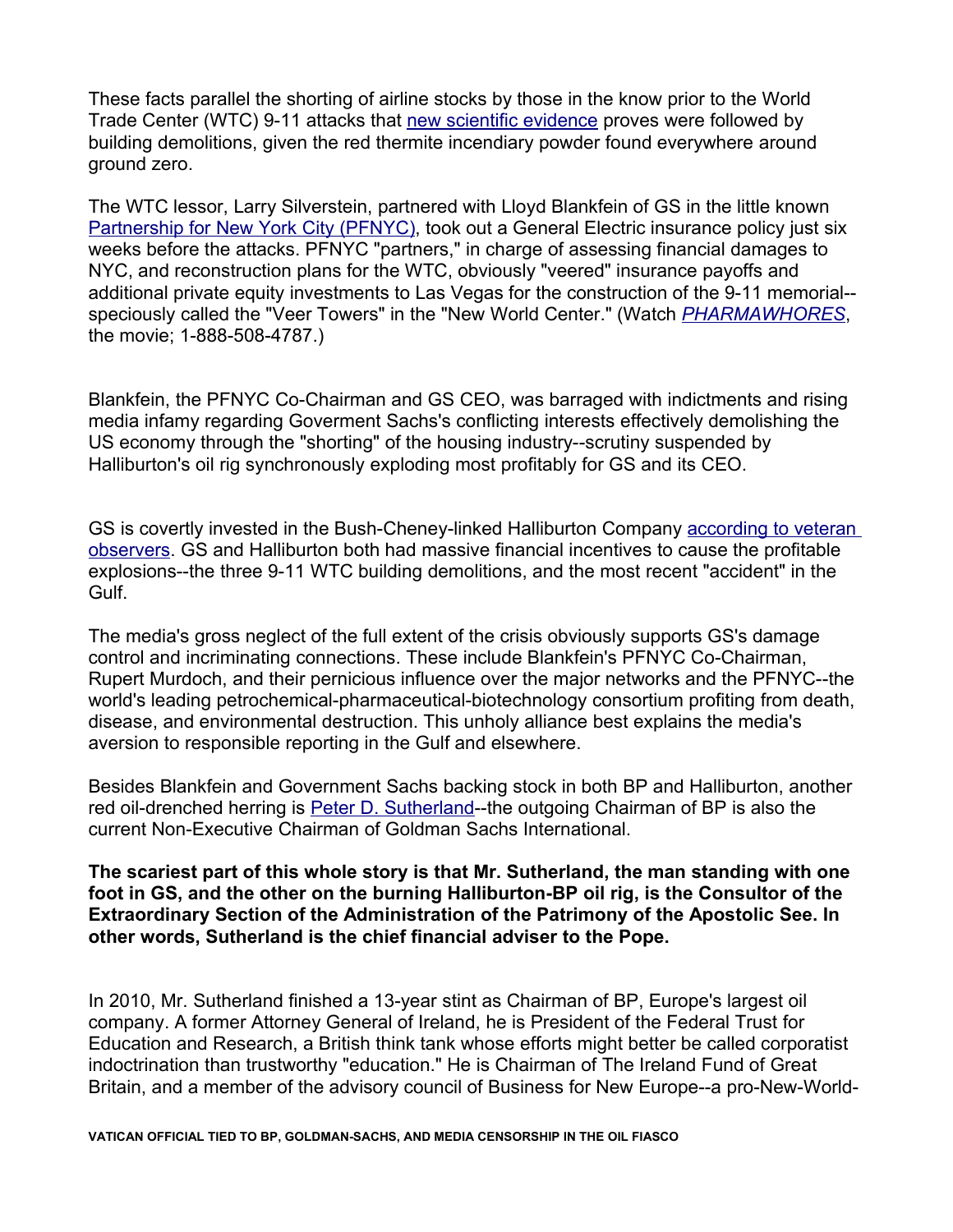Order European think-tank based in Britain.

From 1993-95, Sutherland was the Director-General of the World Trade Organization.

In January 2006, the current Non-executive Chairman of Goldman Sachs International, was appointed by United Nations Secretary General, Kofi Annan, as his *Special Representative for Migration.*

Now, ironically, Sutherland's mission impossible is to migrate marine flora and fauna, fisherman, and coastal residents out of harms way in this spreading international emergency.

-end-

## **NOTE TO JOURNALISTS:**

[Sherri Kane,](http://www.sherrikane.com/) previously a news writer for FOX News in Los Angeles, is a freelance investigative journalist and Co-Founder, with [Dr. Leonard G. Horowitz,](http://www.drlenhorowitz.com/) of [Healthy World Organization \(HWO\)](http://www.healthyworldorganization.org/) currently advancing as an alternative to the duplicitous World Health Organization (WHO). To request interviews e-mail: [info@healthyworldaffiliates.com](mailto:info@healthyworldaffiliates.com)

## **Featured Upcoming Events and Presentations**

## **PHARMAWHORES West Coast Theater Premier** . . . .

Join Dr. Leonard Horowitz & investigative journalist, Sherri Kane, at the West Coast Premier of their brand new Docu-Comedy. A discussion with  $Q \& A$ , and book and/or DVD signing will follow:

## **The Historic Bal Theatre, 14808 East 14th Street, San Leandro, CA,**

#### **Saturday Night, June 12, 2010, 7-11PM**. (Doors open at 6:30)

Admission is only \$10 as a suggested donation to help defray the costs.

There is plenty of seating, so bring your friends. (Sorry, no children due to Penn Jillette's foul mouth!) For more info. Visit: [Baltheatre.com](http://www.baltheatre.com/) or call the box office at **510-614-1224**.

Contact: Rhonda Ghoade--949-715-2217; [info@healthyworldaffiliates.com](mailto:info@healthyworldaffiliates.com)

## **NOTE TO JOURNALISTS:**

[Sherri Kane,](http://www.sherrikane.com/) previously a news writer for FOX News in Los Angeles, is a freelance investigative journalist and Co-Founder, with [Dr. Leonard G. Horowitz,](http://www.drlenhorowitz.com/) of [Healthy World Organization \(HWO\)](http://www.healthyworldorganization.org/) currently advancing as an alternative to the duplicitous World Health Organization (WHO). To request interviews e-mail: [info@healthyworldaffiliates.com](mailto:info@healthyworldaffiliates.com)

\*\*\*\*

# **Featured Upcoming Events and Presentations**

## **PHARMAWHORES West Coast Theater Premier** . . . .

Join Dr. Leonard Horowitz & investigative journalist, Sherri Kane, at the West Coast Premier of their brand new Docu-Comedy. A discussion with  $\overline{O} \& A$ , and book and/or DVD signing will follow:

**VATICAN OFFICIAL TIED TO BP, GOLDMAN-SACHS, AND MEDIA CENSORSHIP IN THE OIL FIASCO**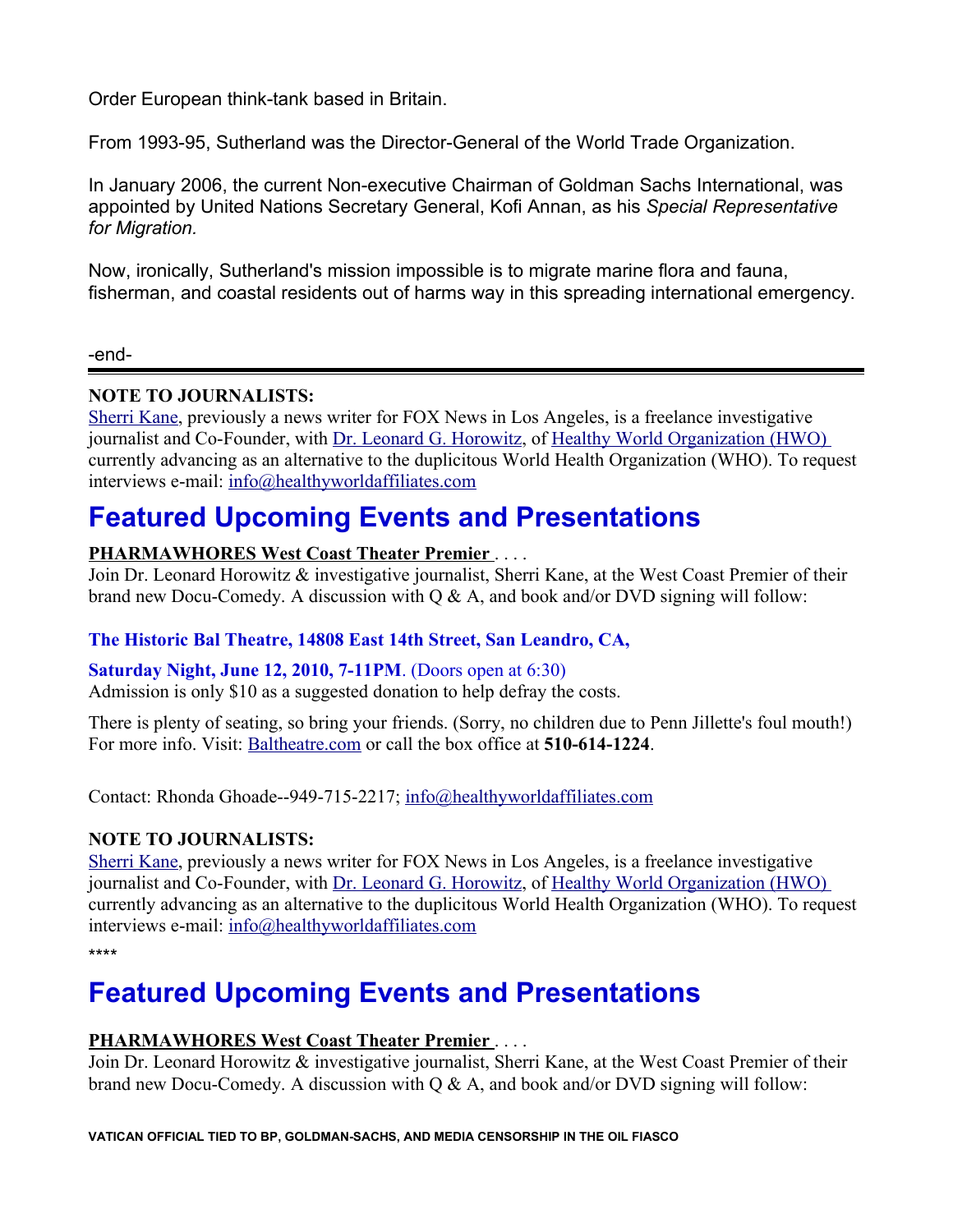### **The Historic Bal Theatre, 14808 East 14th Street, San Leandro, CA,**

**Saturday Night, June 12, 2010, 7-11PM**. (Doors open at 6:30)

Admission is only \$10 as a suggested donation to help defray the costs.

There is plenty of seating, so bring your friends. (Sorry, no children due to Penn Jillette's foul mouth!) For more info. Visit: [Baltheatre.com](http://www.baltheatre.com/) or call the box office at **510-614-1224**.

#### **PHARMAWHORES East Coast Screening** . . . .

Join the 9-11 Truth Movement, Dr. Leonard Horowitz & investigative journalist, Sherri Kane, at their East Coast screening of their brand new Docu-Comedy. A discussion with Q & A, and book and/or DVD signing will follow:

**The Frances Crowe Meeting Center,**

**60 Masonic Street, Northhampton, MA.** 

#### **Thursday Night, July 1, 2010, 7-10PM**.

(Doors open at 6:00PM) Admission is by donation to help defray the costs.

(Sorry, no children due to Penn Jillette's foul mouth!) For more info. Visit: [FlyByNews.com](http://www.flybynews.com/) or [Valley911Truth.org.](http://www.valley911truth.org/)

## **COLUMBIA GORGE INTERNATIONAL**

### **FILM FESTIVAL**

#### **Washugal, Washington, USA**

Join the Dr. Leonard Horowitz & investigative journalist, Sherri Kane, at the film festival:

#### **August 18-22nd, 2010 1, 2010**

Admission is by donation to help defray the costs.

(Sorry, no children due to Penn Jillette's foul mouth!) For more info. Visit: [www.washougalfilmfest.org](http://www.washougalfilmfest.org/) or call: 561-676-4696

## **Life-Saving Free Business Opportunity: Healthy World Affiliates Webinar**

**Join us now! Click the banner.** 

**In 2 minutes you will have a turn key e-commerce website valued at nearly \$10K.**

## **PHARMAWHORES THEATER SHOWINGS**.

YOU ARE INVITED TO CO-HOST THIS TERRIFIC EVENT IN YOUR COMMUNITY!

*Contact your local* (independent) movie theater owners to schedule community showings of *[PHARMAWHORES: The SHOWTIME Sting of Penn & Teller](http://www.pharmawhores.com/)*. This is a money-making opportunity for them, AND YOU--an excellent opportunity for building your Healthy World Affiliates business, by organizing these showings.

**VATICAN OFFICIAL TIED TO BP, GOLDMAN-SACHS, AND MEDIA CENSORSHIP IN THE OIL FIASCO**